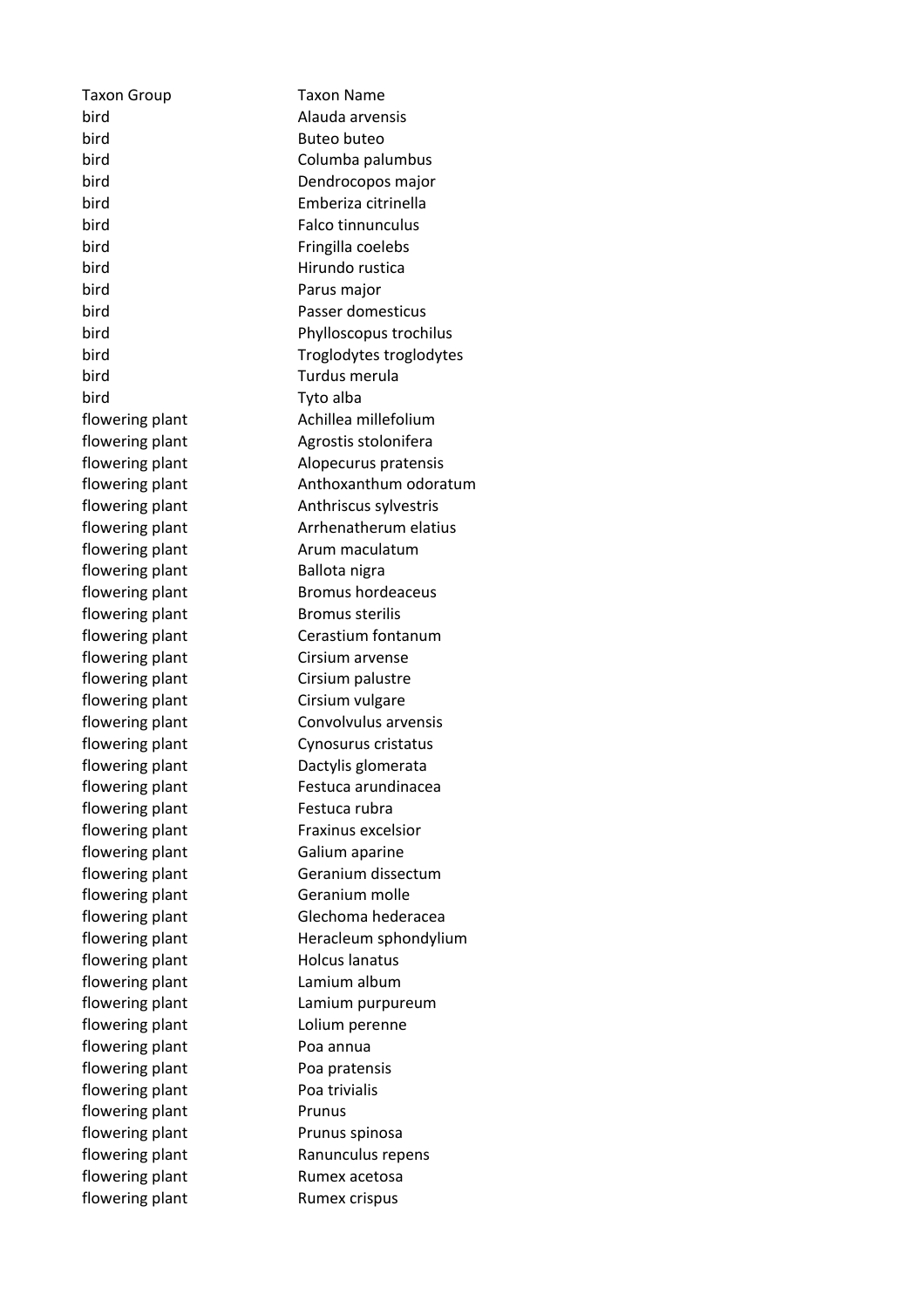flowering plant Rumex obtusifolius flowering plant Sambucus nigra flowering plant Senecio vulgaris flowering plant Silene dioica flowering plant Sonchus asper flowering plant Stachys sylvatica flowering plant Taraxacum officinale agg. flowering plant Trifolium campestre flowering plant Trifolium repens flowering plant Trisetum flavescens flowering plant Urtica dioica flowering plant Veronica chamaedrys flowering plant Veronica persica flowering plant Vicia sativa insect - beetle (Coleoptera) Adalia bipunctata insect - beetle (Coleoptera) Anaspis (Anaspis) maculata insect - beetle (Coleoptera) Anthocomus fasciatus insect - beetle (Coleoptera) Anthonomus (Anthonomus) rubi insect - beetle (Coleoptera) Aspidapion (Koestlinia) aeneum insect - beetle (Coleoptera) Barynotus obscurus insect - beetle (Coleoptera) Calodromius spilotus insect - beetle (Coleoptera) Cantharis rufa insect - beetle (Coleoptera) Cantharis rustica insect - beetle (Coleoptera) Coccinella septempunctata insect - beetle (Coleoptera) Crepidodera fulvicornis insect - beetle (Coleoptera) Grammoptera ruficornis insect - beetle (Coleoptera) Kibunea minuta insect - beetle (Coleoptera) Liophloeus tessulatus insect - beetle (Coleoptera) Malvapion malvae insect - beetle (Coleoptera) Nedyus quadrimaculatus insect - beetle (Coleoptera) Oxyporus rufus insect - beetle (Coleoptera) Paradromius linearis insect - beetle (Coleoptera) Phyllobius (Metaphyllobius) pomaceus insect - beetle (Coleoptera) Phyllobius (Nemoicus) oblongus insect - beetle (Coleoptera) Phyllobius (Parnemoicus) roboretanus insect - beetle (Coleoptera) Phyllobius (Phyllobius) pyri insect - beetle (Coleoptera) Phyllotreta undulata insect - beetle (Coleoptera) Propylea quattuordecimpunctata insect - beetle (Coleoptera) Pyrochroa serraticornis insect - beetle (Coleoptera) Silpha atrata insect - bug Cercopis vulnerata insect - butterfly Aglais urticae insect - butterfly lnachis io insect - butterfly Pieris brassicae insect - hymenoptera Andrena haemorrhoa insect - hymenoptera Bombus pascuorum insect - hymenoptera Formica ruginodis insect - odonata **Enalagma** cyathigerum insect - orthoptera Tetrix undulata insect - true fly Calliphora vicina insect - true fly **Cheilosia** albitarsus insect - true fly **Dilophus** femoratus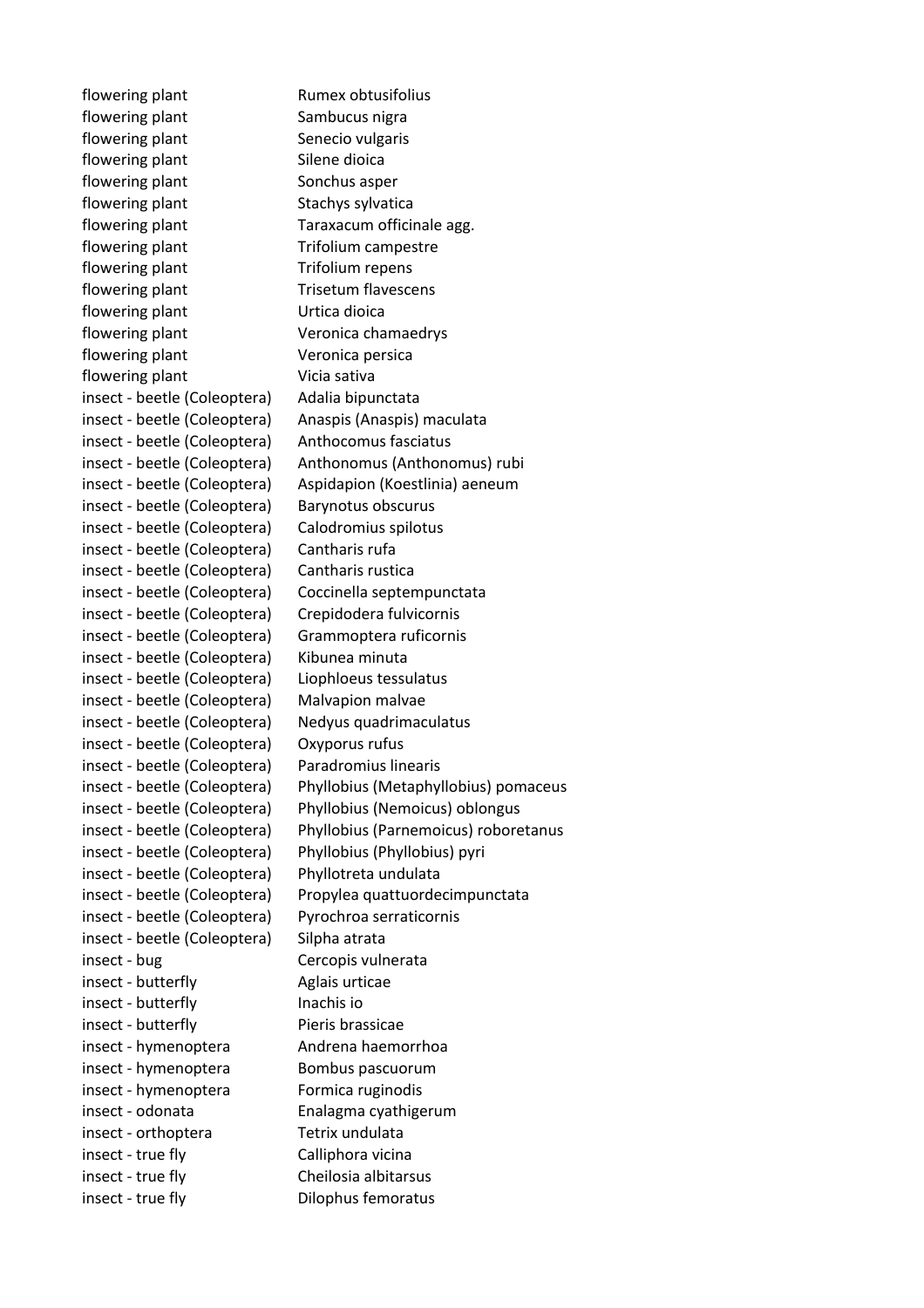| insect - true fly | Dioctria rufipes         |
|-------------------|--------------------------|
| insect - true fly | Episyrphus balteatus     |
| insect - true fly | Nephrotoma appendiculata |
| insect - true fly | Nephrotoma scurra        |
| insect - true fly | Orthonevra nobilis       |
| insect - true fly | Platycheirus splendidus  |
| insect - true fly | Platystoma seminationis  |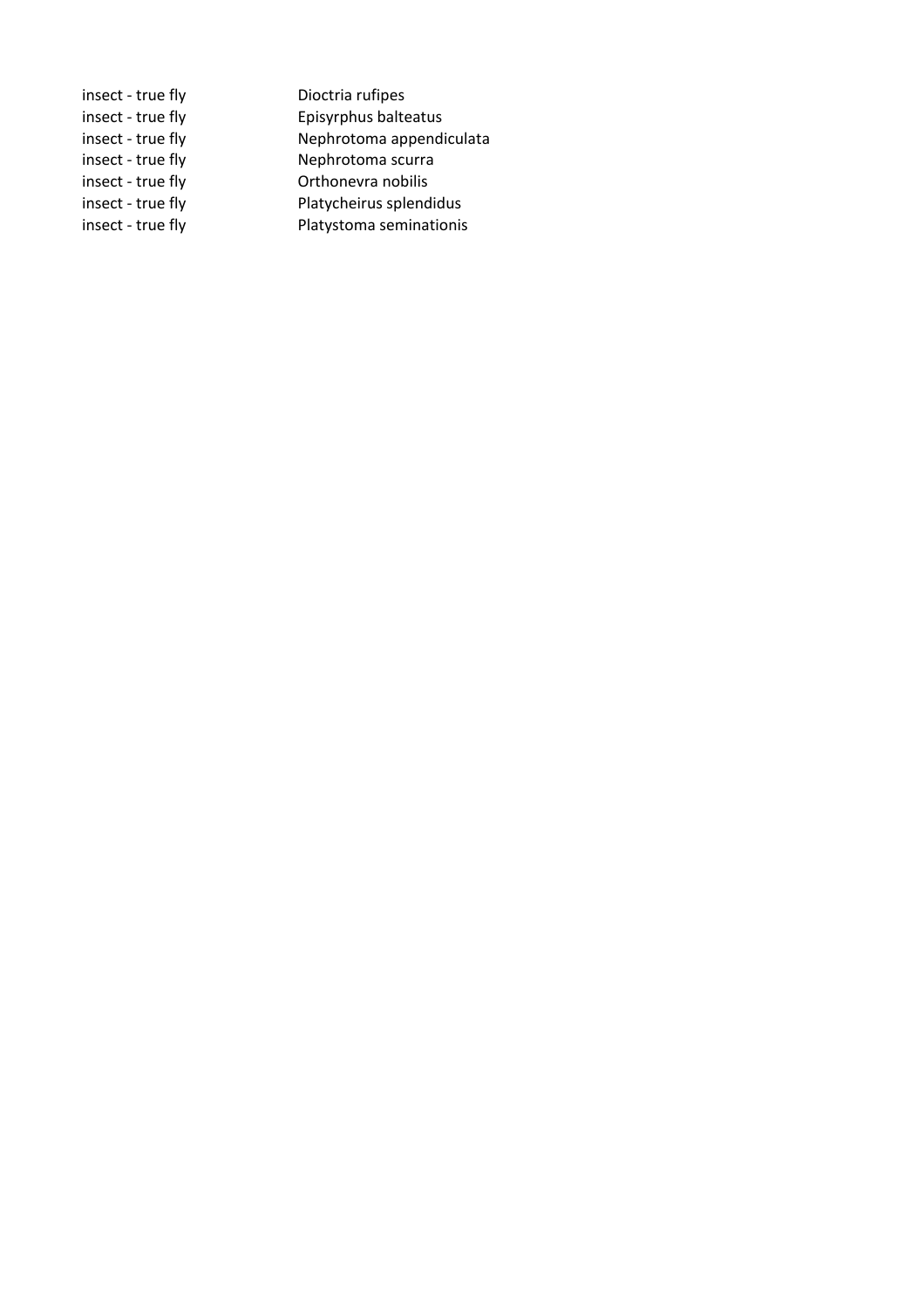| Common Name                     | Last recorded |
|---------------------------------|---------------|
| Skylark                         | 2014          |
| <b>Buzzard</b>                  | 2014          |
| Woodpigeon                      | 2014          |
| <b>Great Spotted Woodpecker</b> | 2014          |
| Yellowhammer                    | 2014          |
| Kestrel                         | 2014          |
| Chaffinch                       | 2014          |
| Swallow                         | 2014          |
| <b>Great Tit</b>                | 2014          |
| <b>House Sparrow</b>            | 2014          |
| <b>Willow Warbler</b>           | 2014          |
| Wren                            | 2014          |
| Blackbird                       | 2014          |
| <b>Barn Owl</b>                 | 2014          |
| Yarrow                          | 2014          |
| <b>Creeping Bent</b>            | 2014          |
| <b>Meadow Foxtail</b>           | 2014          |
| <b>Sweet Vernal-grass</b>       | 2014          |
| Cow Parsley                     | 2014          |
| False Oat-grass                 | 2014          |
| Lords-and-Ladies                | 2014          |
| <b>Black Horehound</b>          | 2014          |
| Lesser Soft-Brome               | 2014          |
| <b>Barren Brome</b>             | 2014          |
| Common Mouse-ear                | 2014          |
| <b>Creeping Thistle</b>         | 2014          |
| <b>Marsh Thistle</b>            | 2014          |
| <b>Spear Thistle</b>            | 2014          |
| <b>Field Bindweed</b>           | 2014          |
| Crested Dog's-tail              | 2014          |
| Cock's-foot                     | 2014          |
| Tall Fescue                     | 2014          |
| <b>Red Fescue</b>               | 2014          |
| Ash                             | 2014          |
| Cleavers                        | 2014          |
| <b>Cut-leaved Crane's-bill</b>  | 2014          |
| Dove's-foot Crane's-bill        | 2014          |
| Ground-ivy                      | 2014          |
| Hogweed                         | 2014          |
| Yorkshire-fog                   | 2014          |
| <b>White Dead-nettle</b>        | 2014          |
| <b>Red Dead-nettle</b>          | 2014          |
| Perennial Rye-grass             | 2014          |
| <b>Annual Meadow-grass</b>      | 2014          |
| Smooth Meadow-grass             | 2014          |
| Rough Meadow-grass              | 2014          |
| <b>Planted Cherry</b>           | 2014          |
| Blackthorn                      | 2014          |
| <b>Creeping Buttercup</b>       | 2014          |
| <b>Common Sorrel</b>            | 2014          |
| <b>Curled Dock</b>              | 2014          |
|                                 |               |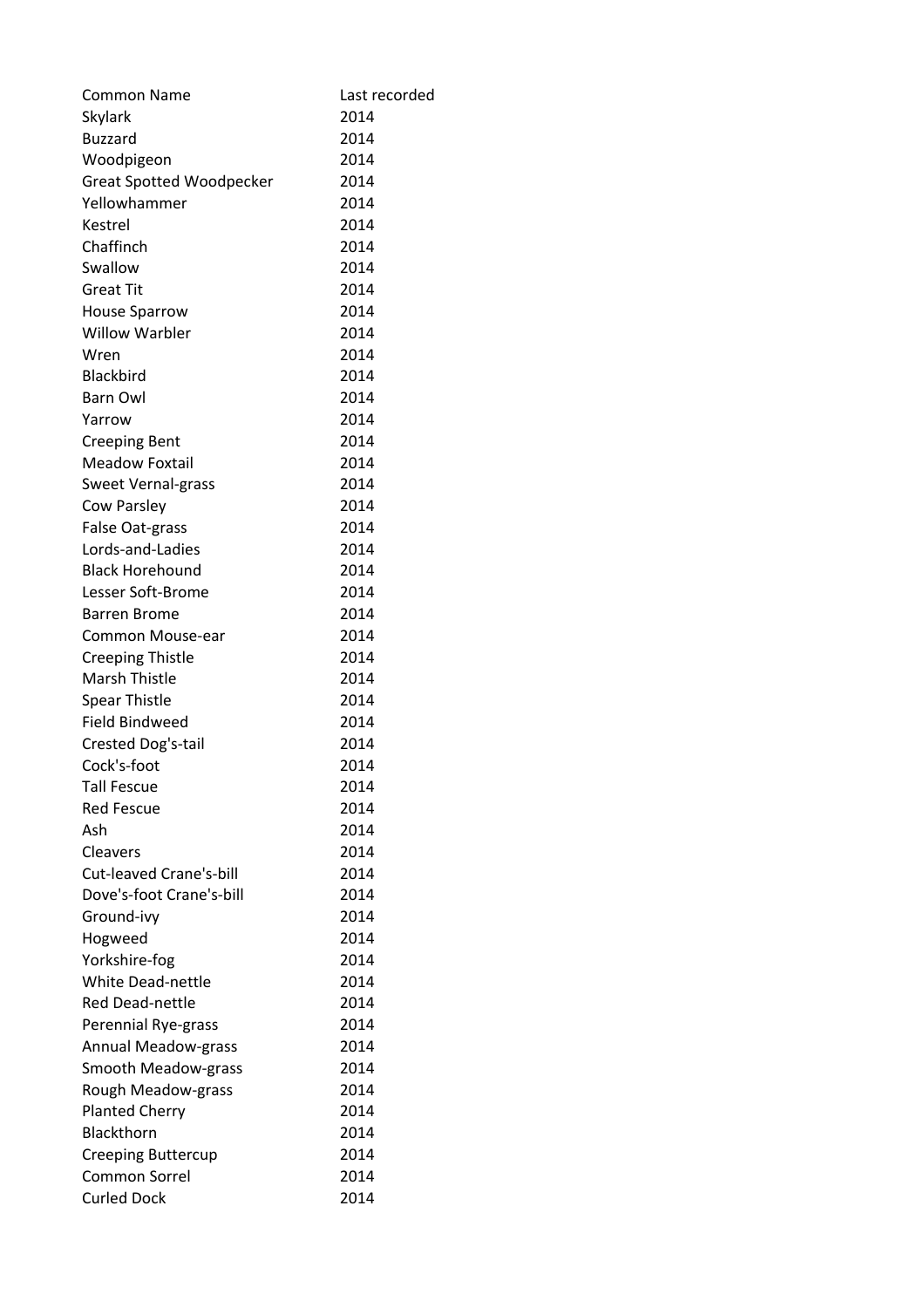| <b>Broad-leaved Dock</b>                | 2014 |
|-----------------------------------------|------|
| Elder                                   | 2014 |
| Groundsel                               | 2014 |
| <b>Red Campion</b>                      | 2014 |
| Prickly Sow-thistle                     | 2014 |
| Hedge Woundwort                         | 2014 |
| Dandelion                               | 2014 |
| Hop Trefoil                             | 2014 |
| <b>White Clover</b>                     | 2014 |
| <b>Yellow Oat-grass</b>                 | 2014 |
| Common Nettle                           | 2014 |
| Germander Speedwell                     | 2014 |
| Common Field-speedwell                  | 2014 |
| Common Vetch                            | 2014 |
| 2-spot Ladybird                         | 2014 |
| Anaspis (Anaspis) maculata              | 2014 |
| Anthocomus fasciatus                    | 2014 |
| <b>Strawberry-blossom Weevil</b>        | 2014 |
| Aspidapion (Koestlinia) aeneum          | 2014 |
| <b>Ground Weevil</b>                    | 2014 |
| Calodromius spilotus                    | 2014 |
| Cantharis rufa                          | 2014 |
| Cantharis rustica                       | 2014 |
| 7-spot Ladybird                         | 2014 |
| Crepidodera fulvicornis                 | 2014 |
| Grammoptera ruficornis                  | 2014 |
| Kibunea minuta                          | 2014 |
| Liophloeus tessulatus                   | 2014 |
| Malvapion malvae                        | 2014 |
| <b>Small Nettle Weevil</b>              | 2014 |
| Oxyporus rufus                          | 2014 |
| Paradromius linearis                    | 2014 |
| Phyllobius (Metaphyllobius) pomace 2014 |      |
| <b>Brown Leaf Weevil</b>                | 2014 |
| <b>Small Green Nettle Weevil</b>        | 2014 |
| <b>Common Leaf Weevil</b>               | 2014 |
| <b>Small Striped Flea Beetle</b>        | 2014 |
| 14-spot Ladybird                        | 2014 |
| <b>Red-headed Cardinal Beetle</b>       | 2014 |
| <b>Black Snail Beetle</b>               | 2014 |
| Red and Black Frohopper                 | 2014 |
| Small tortoiseshell                     | 2014 |
| Peacock                                 | 2014 |
| Large White                             | 2014 |
| Andrena haemorrhoa                      | 2014 |
| <b>Common Carder Bee</b>                | 2014 |
| Formica ruginodis                       | 2014 |
| Common Blue Damselfly                   | 2014 |
| <b>Common Ground Hopper</b>             | 2014 |
| Calliphora vicina                       | 2014 |
| Cheilosia albitarsus                    | 2014 |
| Dilophus femoratus                      | 2014 |
|                                         |      |